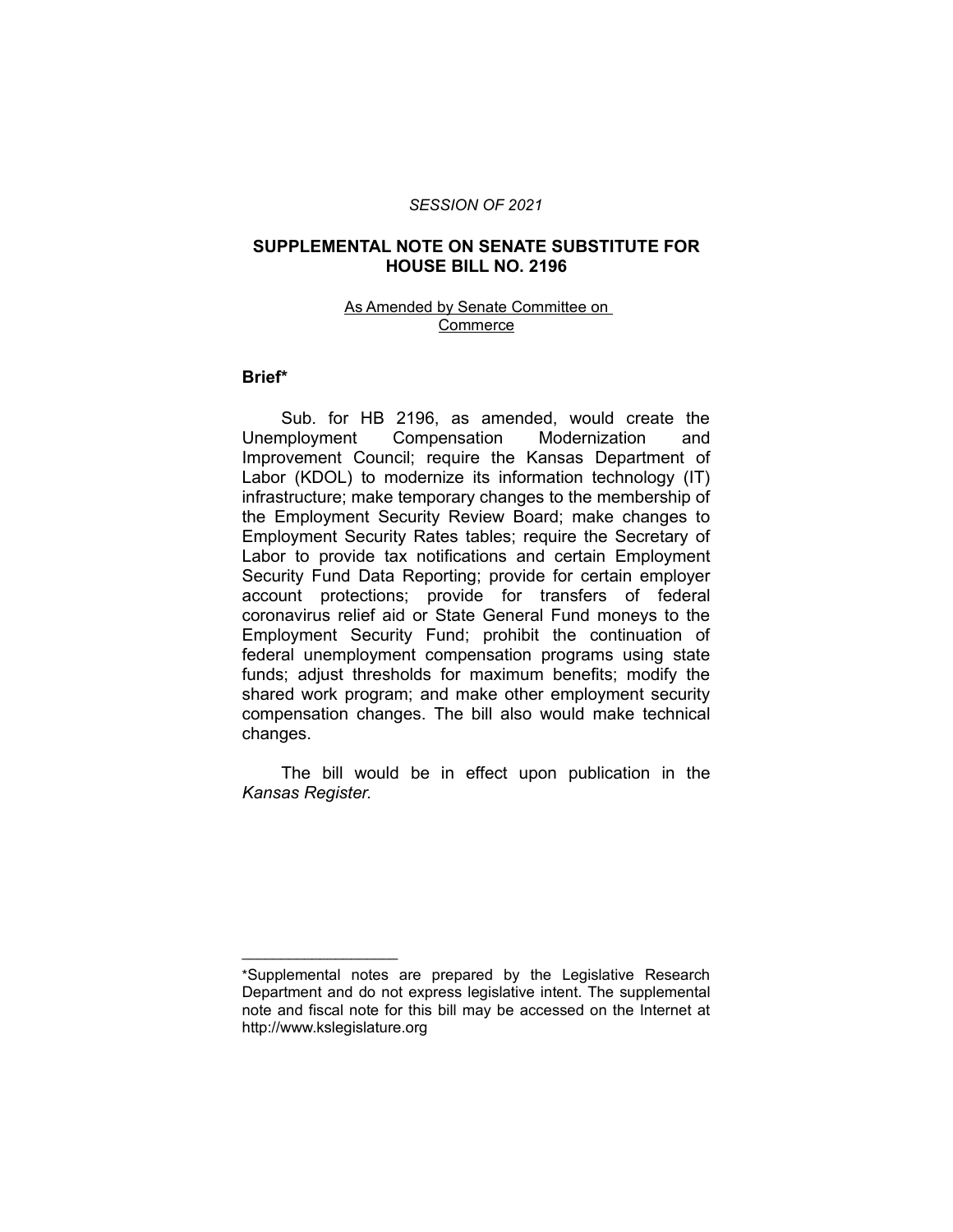## *Unemployment Compensation Modernization and Improvement Council*

The bill would create the Unemployment Compensation Modernization and Improvement Council (Council), which would consist of 13 members.

Non-legislative members would be:

- Three representatives of employers, one each selected by the Governor, the President of the Senate, and the Speaker of the House;
- Three representatives of employees, one each selected by the Governor, the President of the Senate, and the Speaker of the House; and
- The Secretary of Labor or their designee with a role in the administration of the Unemployment Insurance (UI) system.

Non-legislative members would serve a term of the shorter of three years or until the dissolution of the Council.

Legislative members would be as follows:

- As appointed by the President of the Senate:
	- One Senate member from the majority party; and
	- The chairperson of the Senate committee to which UI legislation is typically referred;
- As appointed by the Speaker of the House:
	- One House member from the majority party; and
	- The chairperson of the House committee to which UI legislation is typically referred;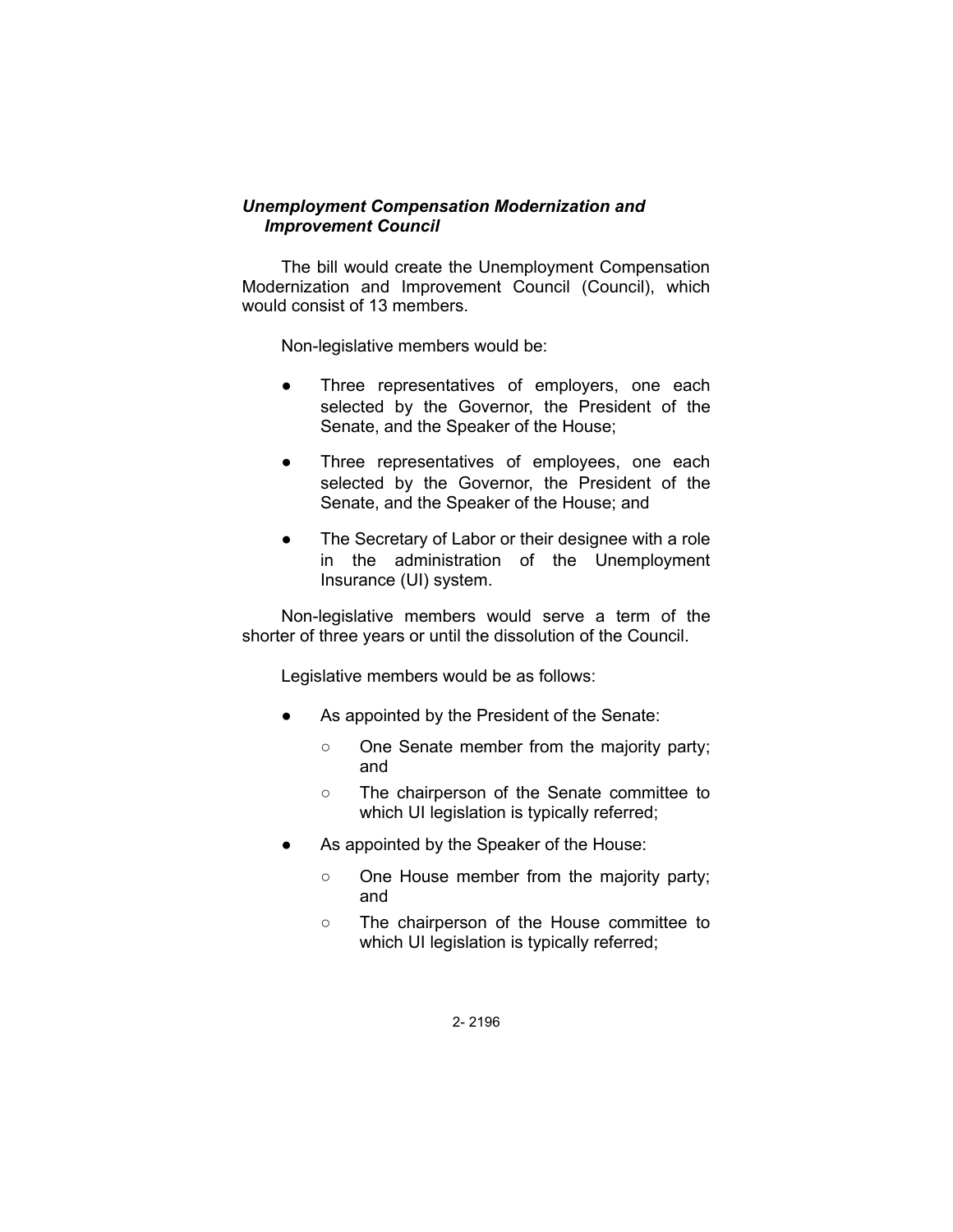- One minority party Senate member, appointed by the Senate Minority Leader; and
- One minority party House member, appointed by the House Minority Leader.

Legislative members of the Council would serve during the session in which they are appointed and could retain membership while remaining members of the Legislature.

Council vacancies would be filled in the same way as original appointments, to last for the remainder of the term of the member being replaced. A member could also be removed, reappointed, or substituted at any time by their respective appointing authority. Members of the Council would be entitled to compensation for service and for any necessary expenses incurred, to be paid from the Employment Security Administration Fund.

## *Operation of the Council*

The bill would require the following to be part of the operation of the Council:

- Members would be appointed within 30 days of the effective date of the bill;
- The first meeting would be held within 30 days of the effective date of the bill;
- The chairpersonship of the Council would alternate at two-year intervals between the chairpersons of the House and Senate standing committees to which employment security legislation is typically referred, beginning with the chairperson of the House;
- The Speaker of the House and the President of the Senate would jointly appoint an executive secretary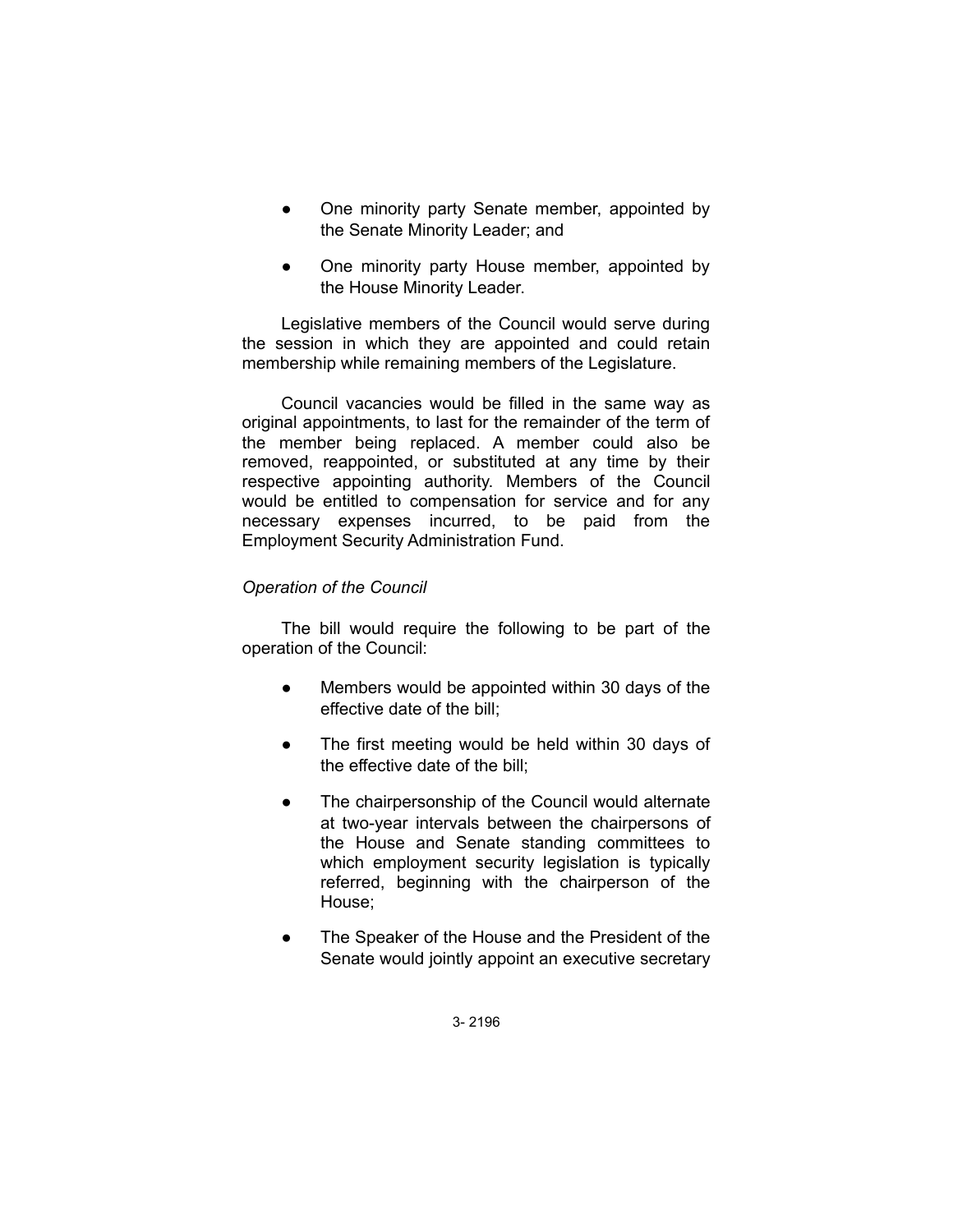of the Council from the Kansas Legislative Research Department to:

- Plan and provide agendas for meetings and conferences;
- Record and make public the minutes;
- Maintain confidential electronic and paper records and ensure such information is secure, organized, and easily accessible; and
- Prepare research, reports, or presentations as directed by the Council Chairperson; and
- The Council would be able to suggest to the Secretary of Labor rules and regulations necessary to carry out its function.

### *Role of the Council*

The bill would require the Council to:

- Examine and recommend changes to the UI system;
- Examine the claim-filing and benefit disbursement process, and any future changes thereto;
- Examine and recommend changes on topics including but not limited to:
	- Technological infrastructure;
	- Improvements to system responsiveness, integrity, security, and data verification; and
	- Methods of information sharing;
- Conduct an audit of the UI system, with a preliminary report by May 1, 2022, and a final report by September 1, 2022:
	- Examining the effects of fraudulent claims and improper payments from March 15, 2020,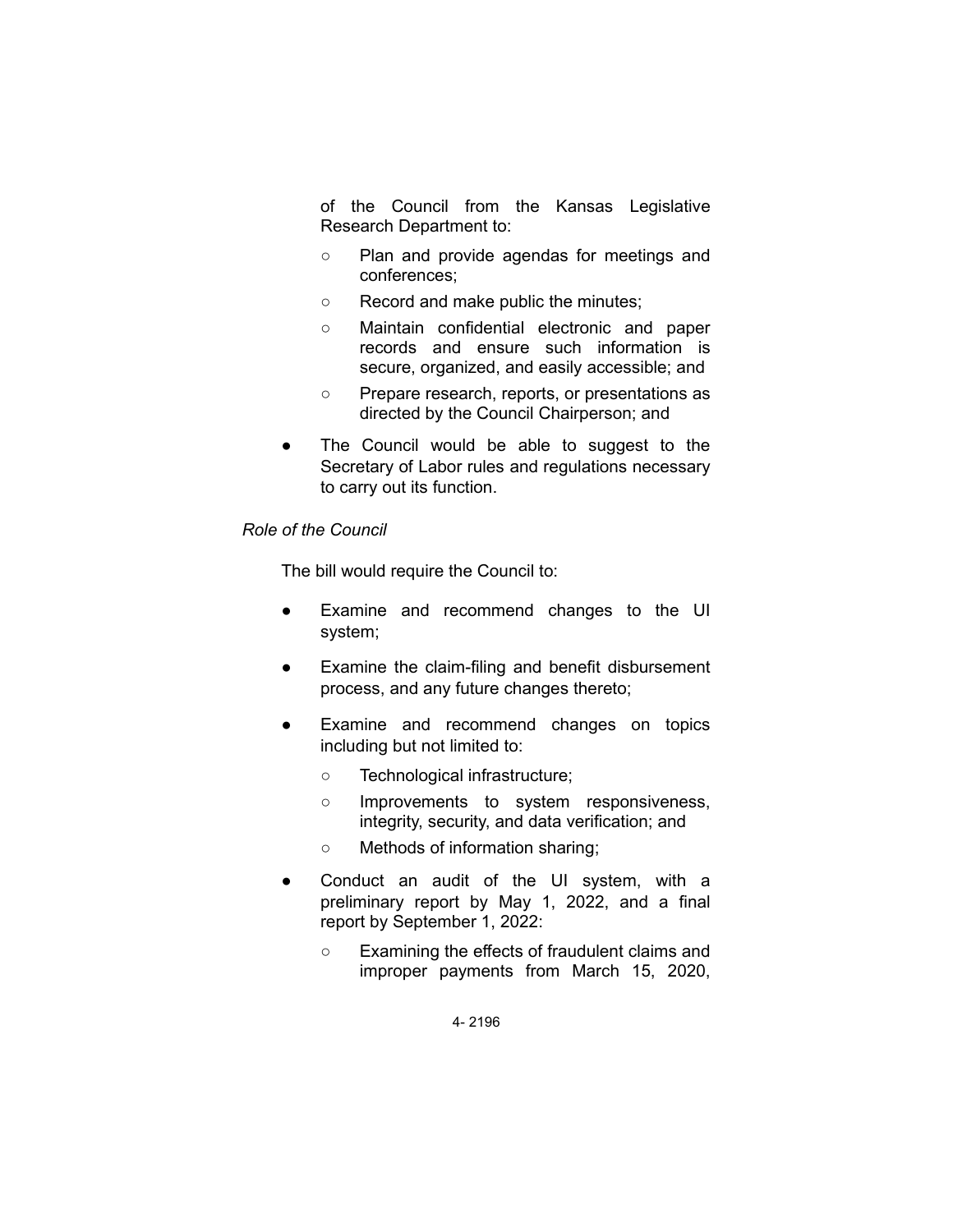through March 31, 2022, and the response by KDOL to such claims;

- Examining the amounts and nature of such claims, fraud processes, and methods, and the potential for recovery of fraudulent payments;
- Evaluating the likelihood of a data breach contributing to fraud and improper network architecture allowing a potential breach to have occurred; and
- Including information on the implementation of all program integrity elements and guidance issued by the U.S. Department of Labor and the National Association of State Workforce Agencies [*Note:* This requirement would be ongoing for all subsequent reports.];
- Issue an initial report within 30 days of the Council's first meeting describing the state of the process by which individuals file UI claims and receive UI benefits; and
- In coordination with the Secretary of Labor:
	- Develop a strategic staffing plan to address substantial changes in numbers of claims, including the prospective use and sources of additional employees;
	- Publish all points of contact for UI inquiries or claims to KDOL's website;
	- Recommend for adoption rules and regulations for creating a uniform UI complaint submission process; and
	- Adopt and periodically review a definition of "substantial disruption" in the benefit application and determination process.

The Secretary of Labor would have additional responsibilities related to the Council: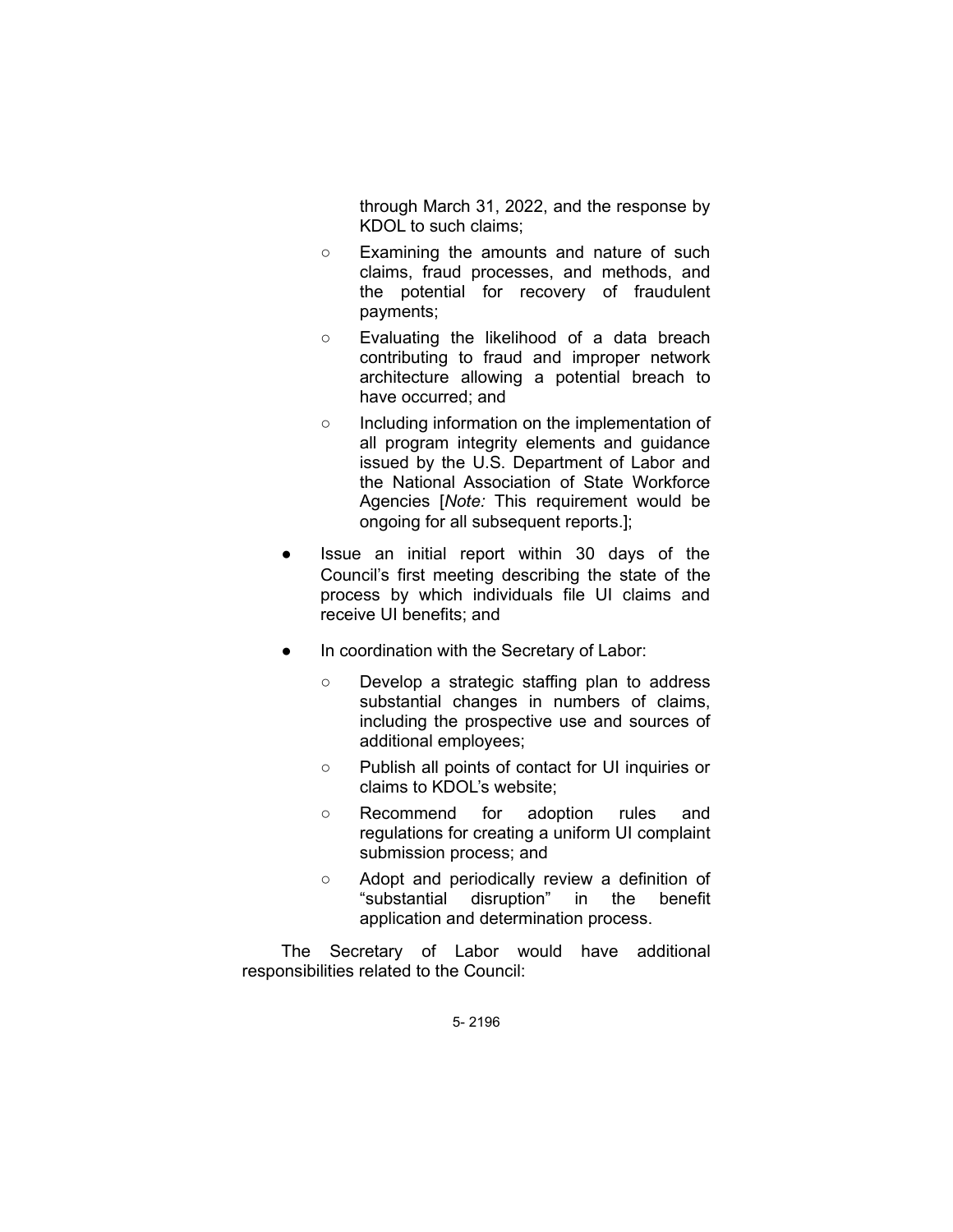- Post all materials from Council meetings on a public website maintained by the Secretary;
- Develop the initial written strategic staffing plan, review it annually, and revise it as necessary. After each review, the most recent version would be provided to the Council and published on a public website maintained by the Secretary;
- Notify the Council Chairperson of any unauthorized third-party access or acquisition of records within five days of becoming aware of such an event; and
- Notify the Council members of any substantial disruption in the benefit application and determination process.

The bill would also require the Secretary of Labor, or their designee, to provide status reports on or before the 15th day of each month and the last day of each month to the Council. The report would be required to include, but not be limited to, information regarding the timeline, progress, budget, and overall status of the unemployment information technology system upgrade. Once the upgrade is complete, the report would include information on system performance and process updates.

The Council would not be permitted to examine the solvency of the Unemployment Compensation Fund (*cf.* KSA 2020 Supp. 44-710a).

The Council would dissolve and all provisions related to the Council would be of no effect three years after the date of its first meeting.

### *KDOL Information Technology Modernization*

As a supplement to the Employment Security Law, the bill would establish as the intent of the Legislature that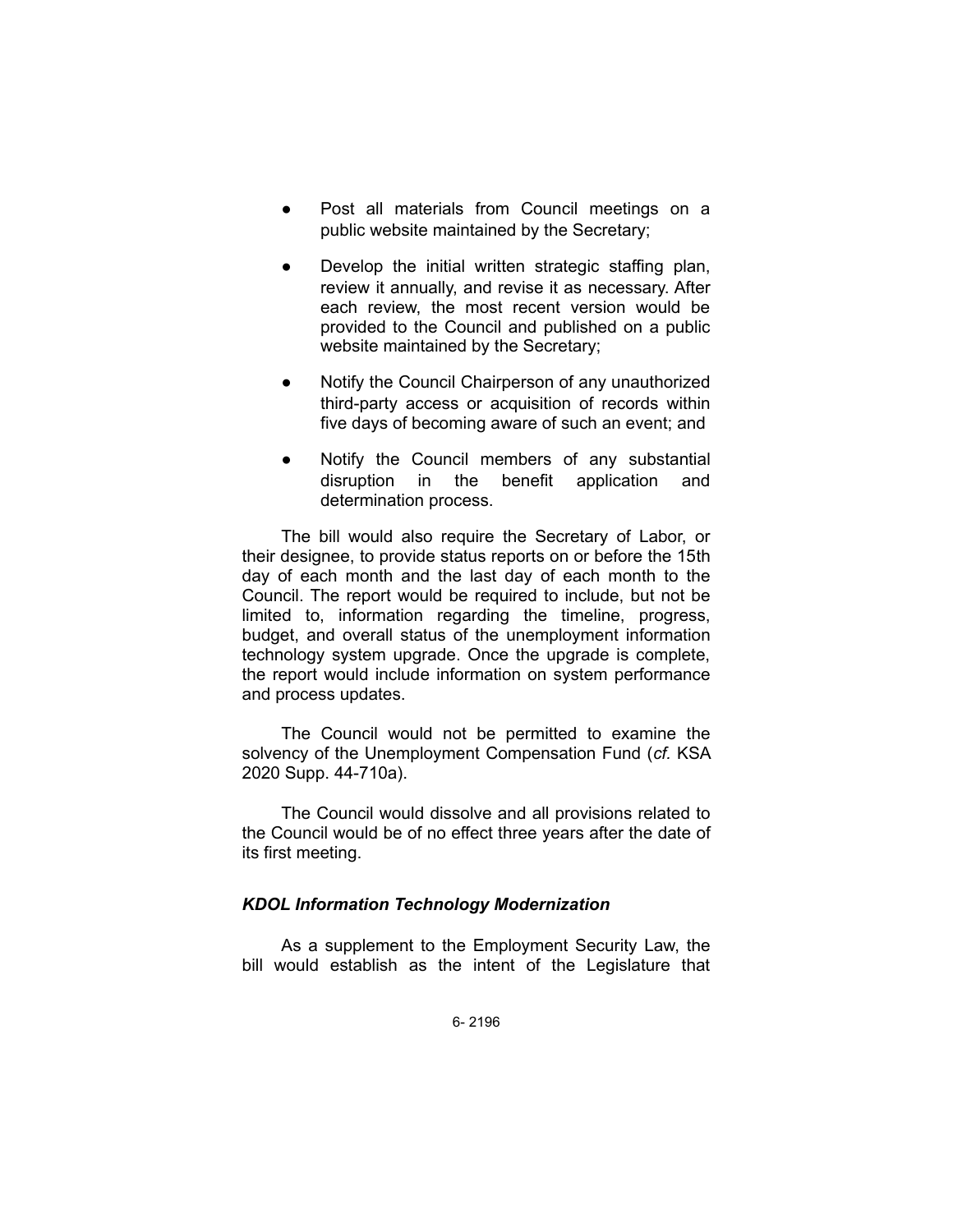KDOL's IT system be continually developed, customized, enhanced, and upgraded, in order to collect State employment security taxes, process UI claims, and pay UI benefits. To this end, the bill would require the Council to establish a deadline for completion of the new UI system. The Council would be required to base the completion date upon the following factors:

- Recommendations of the Secretary of Labor regarding:
	- Aggressive, intermediate, and extended date timelines;
	- Analysis of specific system functions and issues that may significantly affect progress;
	- Capabilities and status of the KDOL's IT staff;
	- Assessment of the capabilities of the vendor selected for the project;
	- Analysis of short-term and intermediate-term anticipated stressors to the UI system that may be alleviated by the new system; and
	- Analysis of timeline requests from potential or selected vendors;
- Information available to the Council from vendors;
- Recommendations or proposed timelines from the business community;
- Recommendations or proposed timelines from the labor community;
- Analysis of the experience of other states that have engaged in similar projects and any recommendations from such states' departments of labor;
- Relevant information from the audit conducted pursuant to Section 1 of the bill; and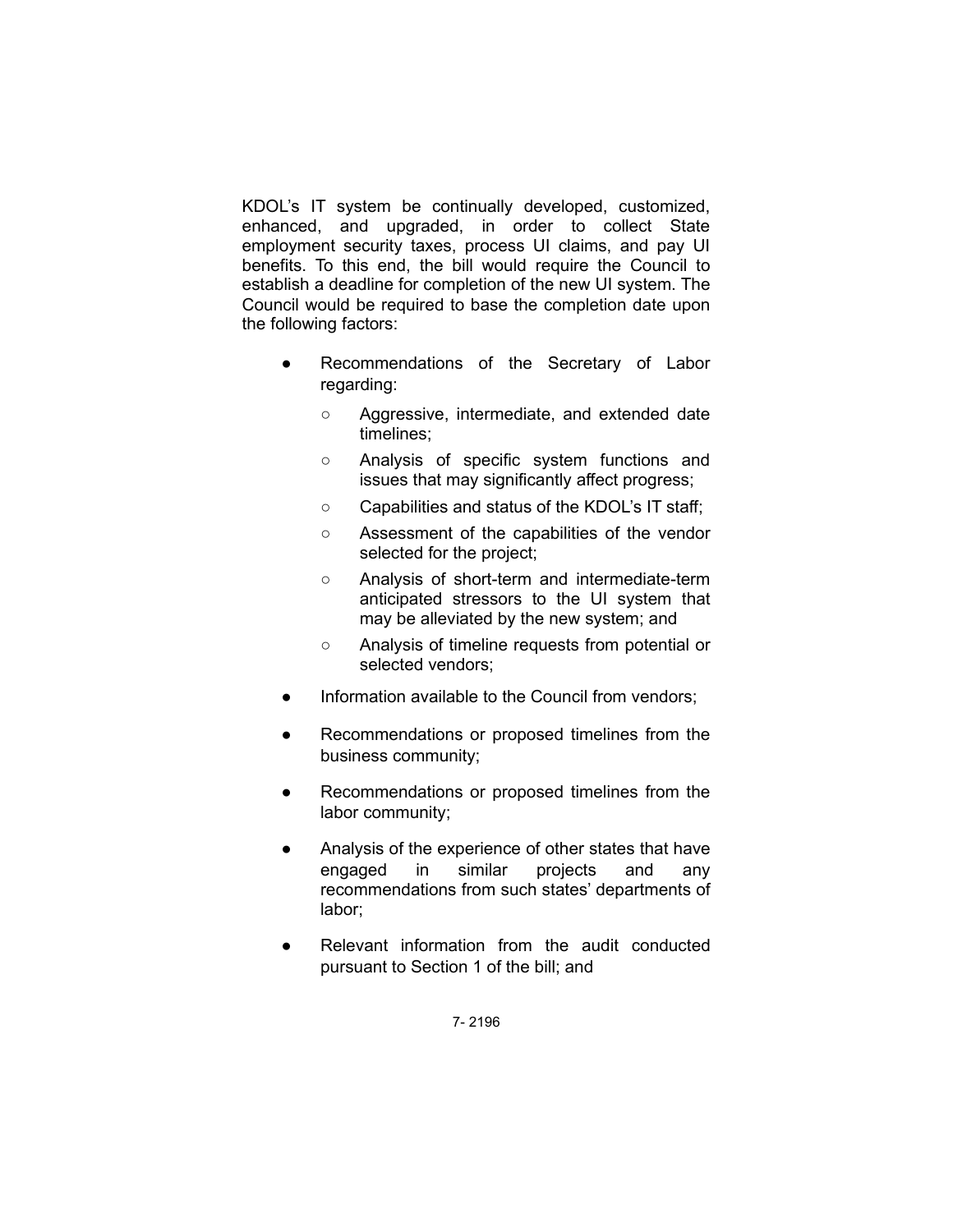Relevant information from the audit of KDOL's response to the COVID-19 claims conducted by the Legislative Division of Post Audit.

The Council would also be authorized the extend the deadline for completion of the modernization project at any time.

The information technology system, technology, and platform would include, but not be limited to, components specified and defined by the Council in consultation with the Secretary of Labor.

The new system would also include, but not be limited to, features and benefits as specified and defined by the Council in consultation with the Secretary of Labor.

The Secretary of Labor would be required to implement all program integrity elements as specified and defined by the Council in consultation with the Secretary of Labor. The bill would specifically direct the Secretary to implement elements including, but not limited to, the following:

- Cross-matching of social security numbers with the Social Security Administration;
- Checking new hire records against the National Directory of New Hires;
- Verification of citizenship or immigration status through the Systematic Alien Verification for Entitlements program;
- Comparison of applicant information with local, state, and federal prison databases;
- Use of the following to detect duplicate claims:
	- Interstate Connection Network;
	- Interstate Benefits Cross-Match;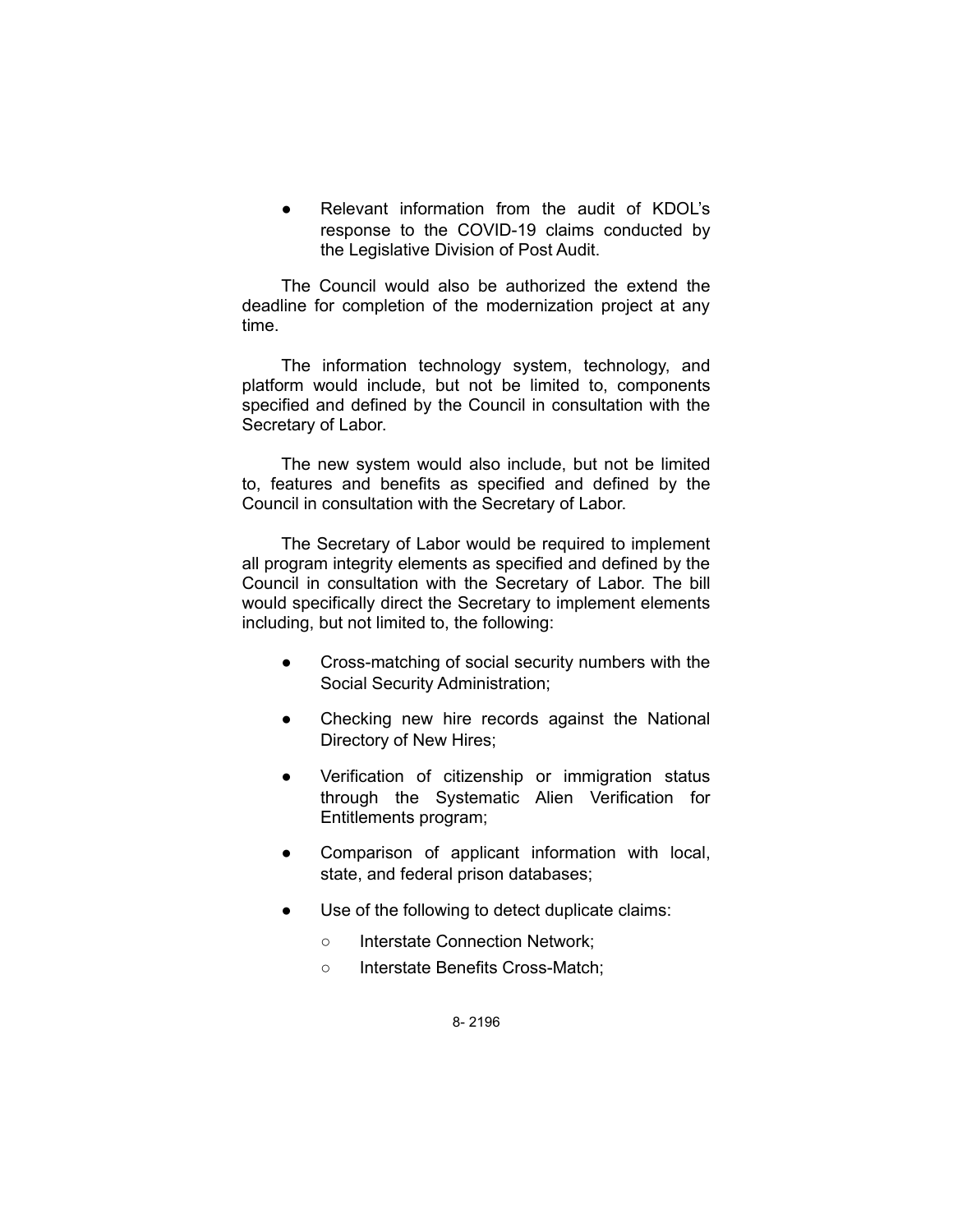- State Identification Inquiry State Claims and Overpayment File; and
- Interstate Benefits 8606 application for overpayment recoveries for claims filed in other states;
- Identification of IP addresses linked with multiple claims or claims filed outside the United States; and
- Use of data mining and analytics for fraud detection and prevention.

The bill would require, should the Council become inactive or dissolved and the new information technology system modernization project is completed, the Secretary of Labor to implement and utilize all program integrity elements and guidance issued by both the U. S. Department of Labor and the National Association of State Workforce Agencies within 60 days of issuance of such guidance.

The bill would require the cross-checks described above to be carried out for new and active UI claims on a scheduled basis. Individual cases would be reviewed for any claimants approved for benefits for whom changes of circumstances affecting eligibility are identified.

The bill would authorize KDOL to execute a memorandum of understanding with any state department, agency, or agency division for information required to be shared by the bill.

The Secretary of Labor would be required to adopt rules and regulations to carry out the provisions of the bill within 12 months of the effective date of the bill and to provide an annual status update and progress report to the Council.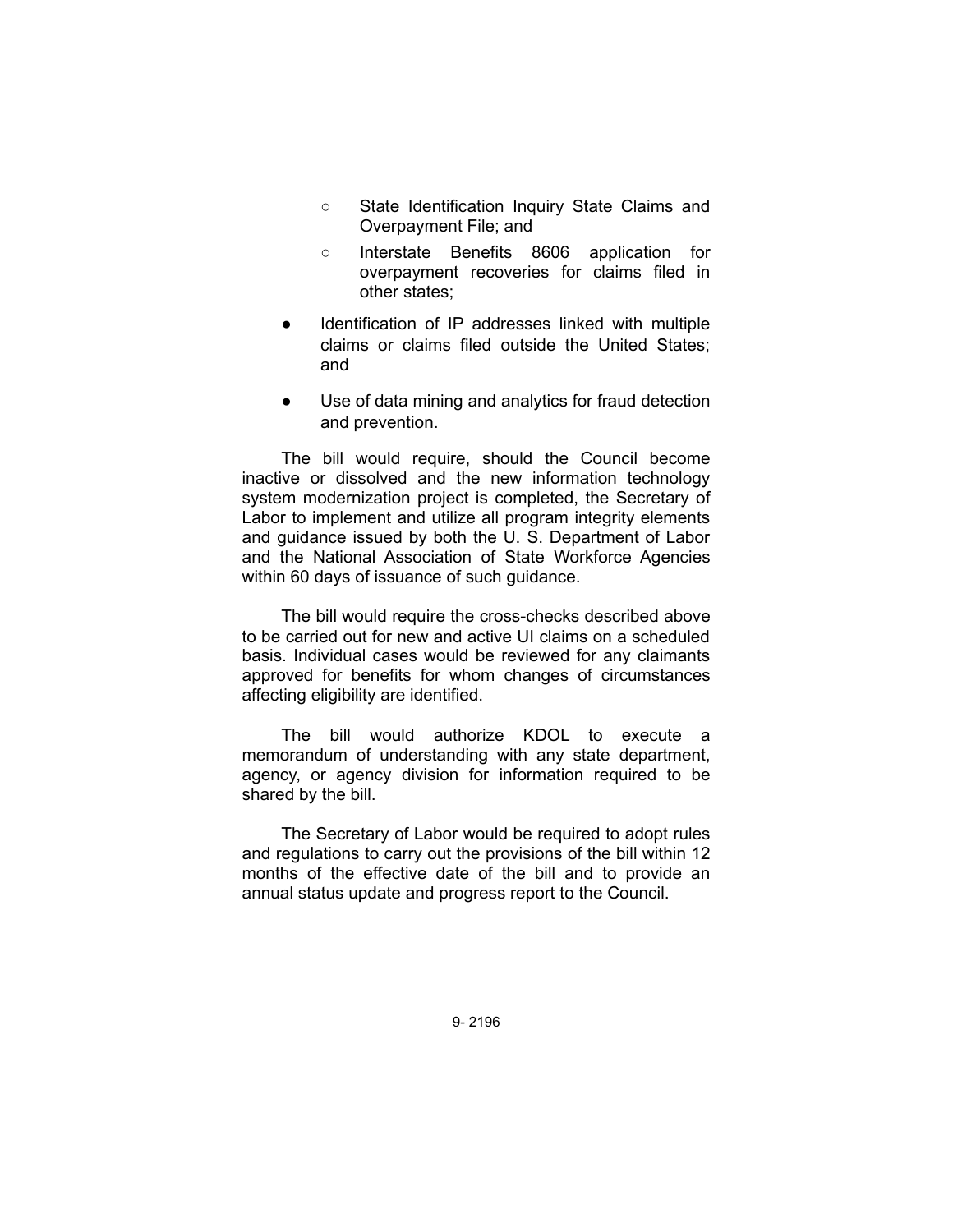## *Employment Security Board of Review Temporary Changes*

The bill would provide that from the effective date of the bill to June 30, 2024, the Employment Security Board of Review (Board), currently composed of three members, will consist of six members, with no more than four of the members belonging to the same political party rather than two as in current law.

The bill would provide that the Board may sit in panels of three members with no more than two members belonging to the same political party, for the purpose of hearing and deciding cases before the Board.

The bill would provide that a member's appointment specifically for the term of the effective date of the bill through June 30, 2024, will not count as a term for purposes of the prohibition currently preventing a Board member from serving more than two consecutive terms.

### *Employment Security Rate Tables Changes*

The bill would provide for new tables for solvency and credit adjustments for the purpose of making solvency or credit adjustments to maintain the Employment Security Fund balance beginning in rate year 2022.

The bill would replace the current uniform solvency rate adjustments to the standard rate schedule with six new solvency rate schedules and six new credit rate schedules providing for solvency and credit rating adjustments to be made according the experience rating of employers.

### *Tax Notification*

The bill would require the Secretary of Labor to inform a claimant of the federal and state tax consequences related to

10- 2196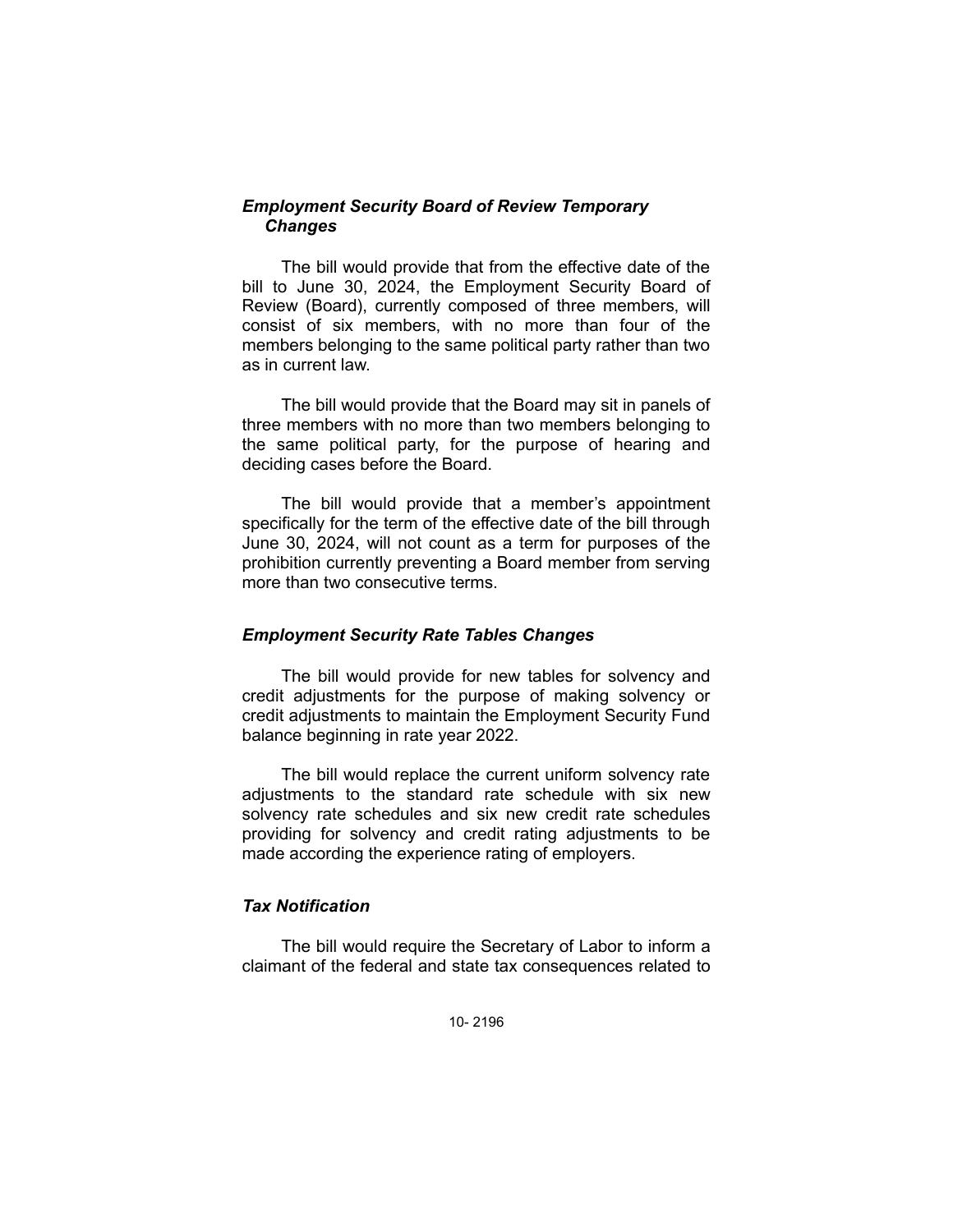UI benefits on the initial determination of benefits notice. Explanations of the following would be required:

- KDOL income tax withholding agreement form K-BEN 233, or a successor form;
- Tax withholding elections; and
- The tax withholding process and estimated weekly and maximum withholding amounts.

### *Unemployment Trust Fund Data Reporting*

The bill would require the Secretary of Labor to publish certain certified data related to the UI Trust Fund on a publicly accessible website maintained by the Secretary.

The bill would require the following information to be maintained for the most recent 20 fiscal years, first published within 120 days of the effective date of the bill, and, for each fiscal year beginning in FY 2022, published on or before December 1 following the end of such fiscal year:

- Distributions of taxable wages by experience factor for each fiscal year, to include:
	- The rate group;
	- The reserve ratio lower limit;
	- The number of accounts;
	- Taxable wages; and
	- Summaries including the number of accounts and FY taxable wages for active positive eligible, active ineligible, and active negative accounts;
- The average high-cost benefit rate summary, to include: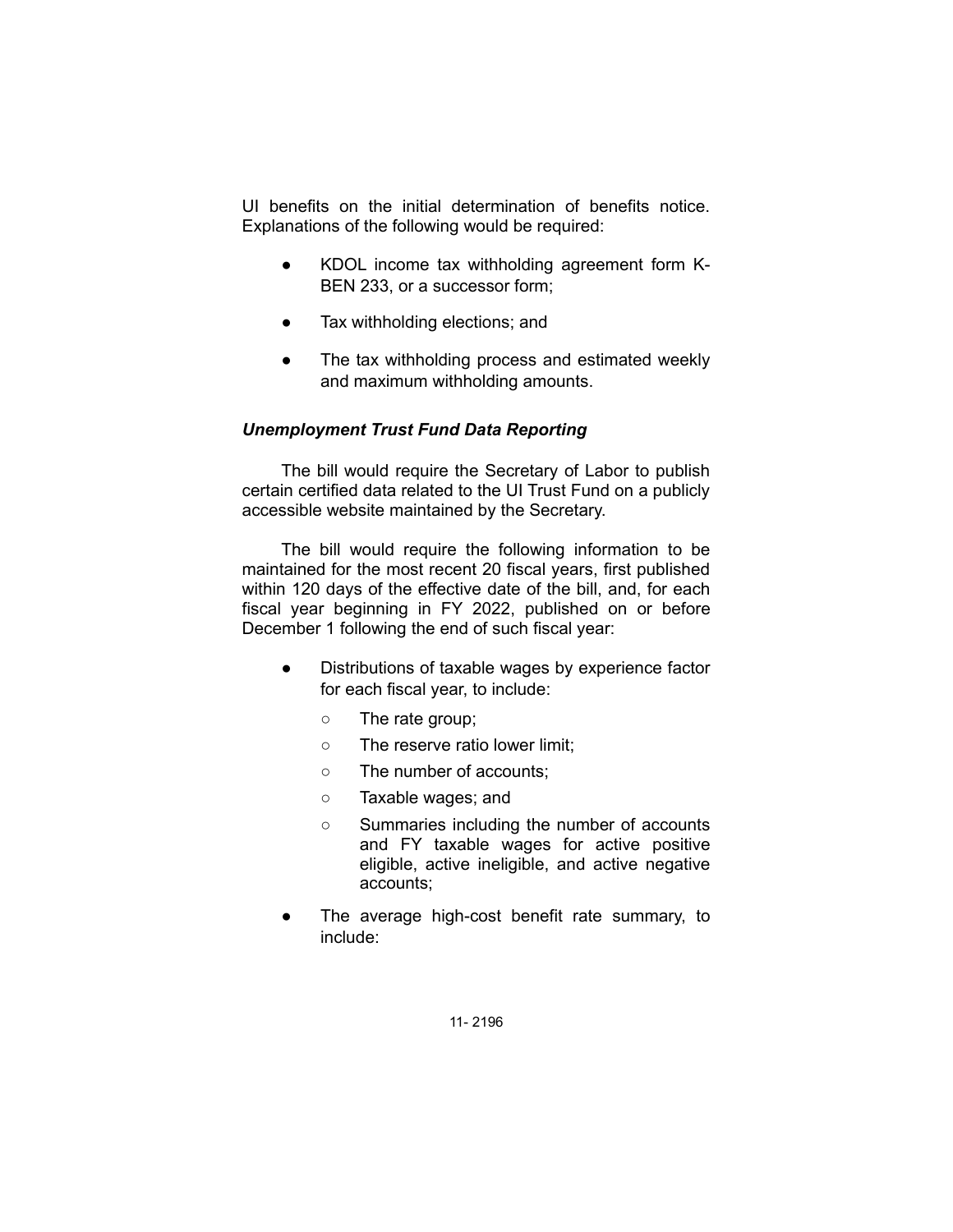- The average high-cost benefit rate in effect at that time, and
- The benefit cost rate for fiscal years used to compute the average.

The Secretary of Labor would be required, for the three years following the effective date of the bill, to annually provide projections of the number and amount of UI claims, the UI Trust Fund balance, and the amount of employer premiums to be paid, to the House Committee on Commerce, Labor and Economic Development and the Senate Committee on Commerce.

## *Reemployment and Work Skills Training Services Provisions*

The bill would require the Secretary of Labor and the Secretary of Commerce to jointly establish and implement programs providing reemployment and work skills training services to UI benefit recipients, to be known as "my reemployment plan" program. The program would be available to all claimants except for those in the shared work program, trade readjustment assistance programs, or on temporary layoff with a return-to-work date.

The bill would require the Secretary of Labor to provide the names and contact information of claimants who have received benefits for four continuous weeks to the Secretary of Commerce. The Secretary of Commerce would then be required to request the following documents and information from such claimants:

- Resume;
- Work history;
- Skills list; and
- Job search plan.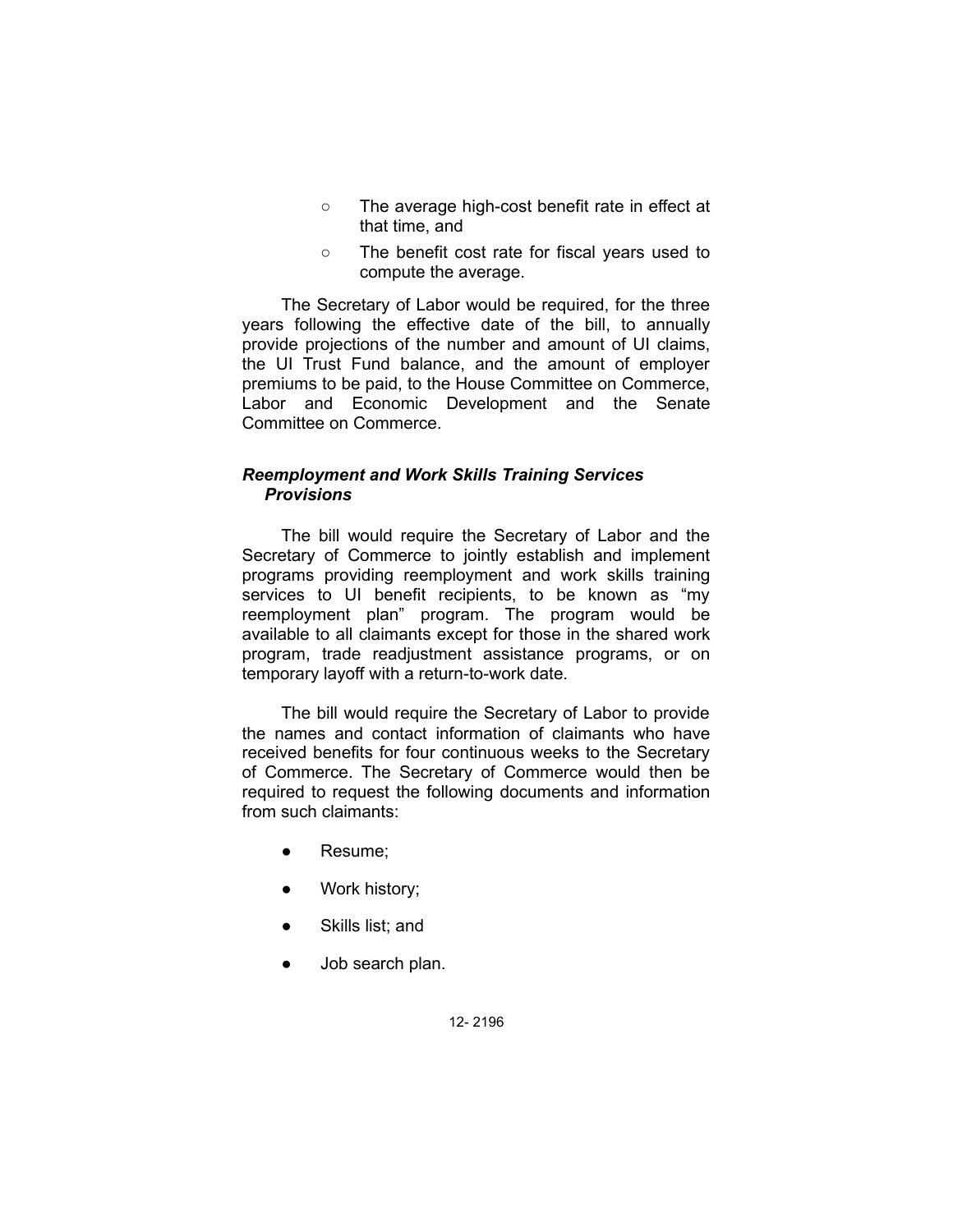The Secretary of Labor would also be required to share labor market information and current available job positions with the Secretary of Commerce.

The bill would require the Secretary of Commerce to:

- Collaborate with the KANSASWORKS workforce system to provide assistance, when requested, to claimants;
- Match open job positions with claimants based upon skills, work history, and job location;
- Facilitate and oversee the claimant and employer interview process;
- Monitor the results of job matches, including information regarding claimants who did not attend an interview or did not accept a position, and report such claimants to the Secretary of Labor; and
- Develop and implement a work skills training or retraining program for claimants in collaboration with the KANSASWORKS workforce system, the Secretary of Labor, and other organizations.

The bill would authorize the Secretary of Labor to allow claimants to participate in work training or retraining programs offered by the Secretary of Commerce in lieu of the job search requirements. Claimants attending such training would be required to participate for no less than 25 hours per week, and their attendance and progress would be monitored by the Secretary of Commerce. Claimants who fail to meet attendance and progress requirements would be disqualified by the Secretary of Labor within five business days of receiving the report of their noncompliance. Benefits would be restored upon reestablishment of compliance and reported by the Secretary of Commerce or the Secretary of Labor finding a show of good cause by the claimant.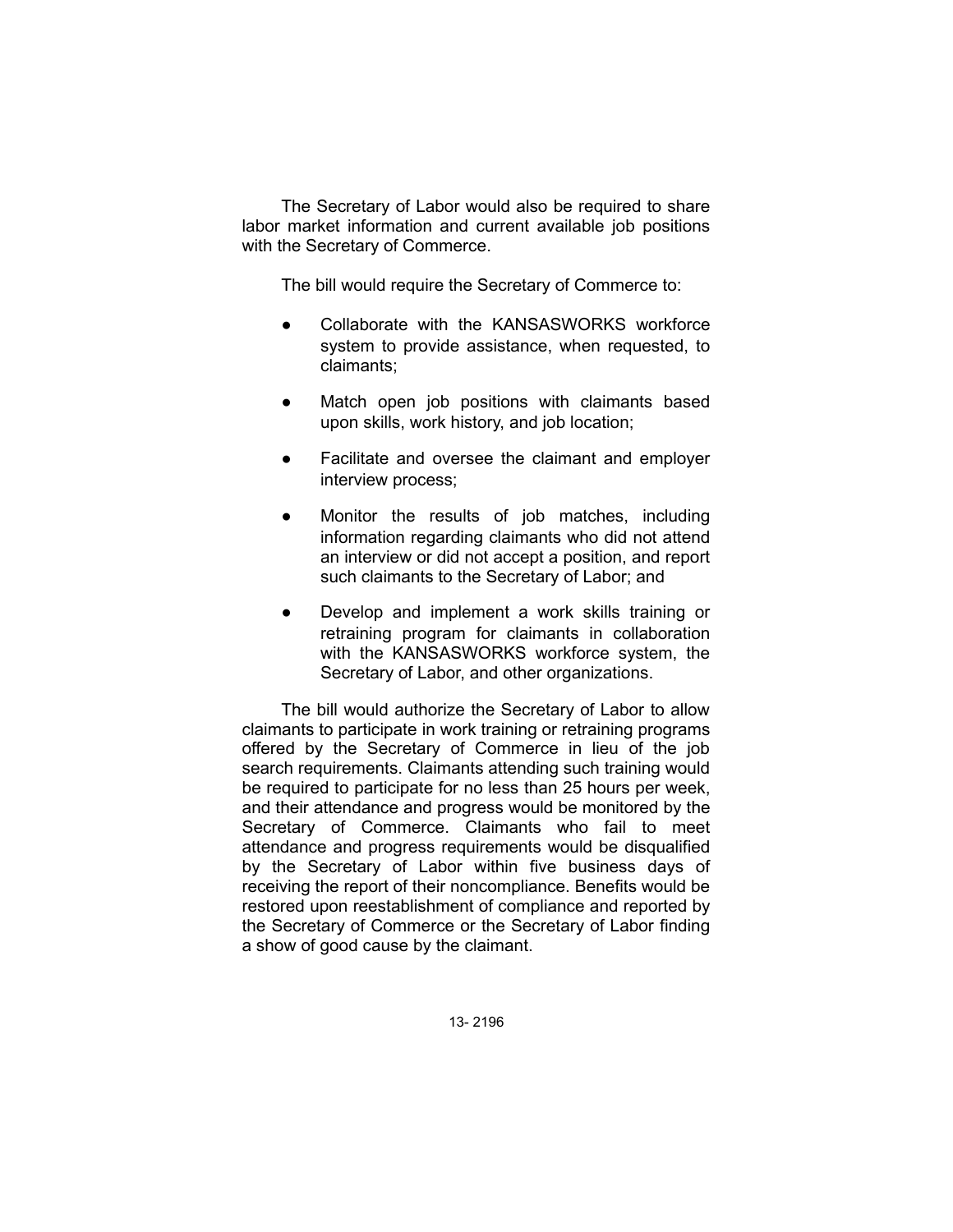The Secretaries of Commerce and Labor would be required to provide an annual status update and progress report for the "my reemployment plan" program to specified legislative standing committees.

#### *Work Refusal Provisions*

The bill would require the Secretary of Labor to develop procedures enabling employers to notify KDOL when a UI claimant refuses to return to work or refuses an offer of employment. Upon receipt of such a notification, the Secretary would be required to determine if the offered employment is suitable, considering if the wages offered are comparable to the claimant's recent employment, work duties correspond to the claimant's education level and work experience, and the wages offered are at least the amount of the claimant's maximum weekly UI benefits.

The Secretary would be required, within ten business days of receiving work refusal notification from an employer, to notify the claimant who refused work information including:

- A summary of the claimant's duties to accept suitable work;
- A statement that the claimant has been or may be disqualified from receiving benefits;
- An explanation of what constitutes suitable work; and
- Instructions for contesting a denial of claim based upon a report by an employer that the claimant has refused an offer of suitable work.

### *Unemployment Rate Thresholds for Maximum Benefits*

The bill would raise the minimum threshold for receiving a maximum of 20 weeks of UI benefits from a 3-month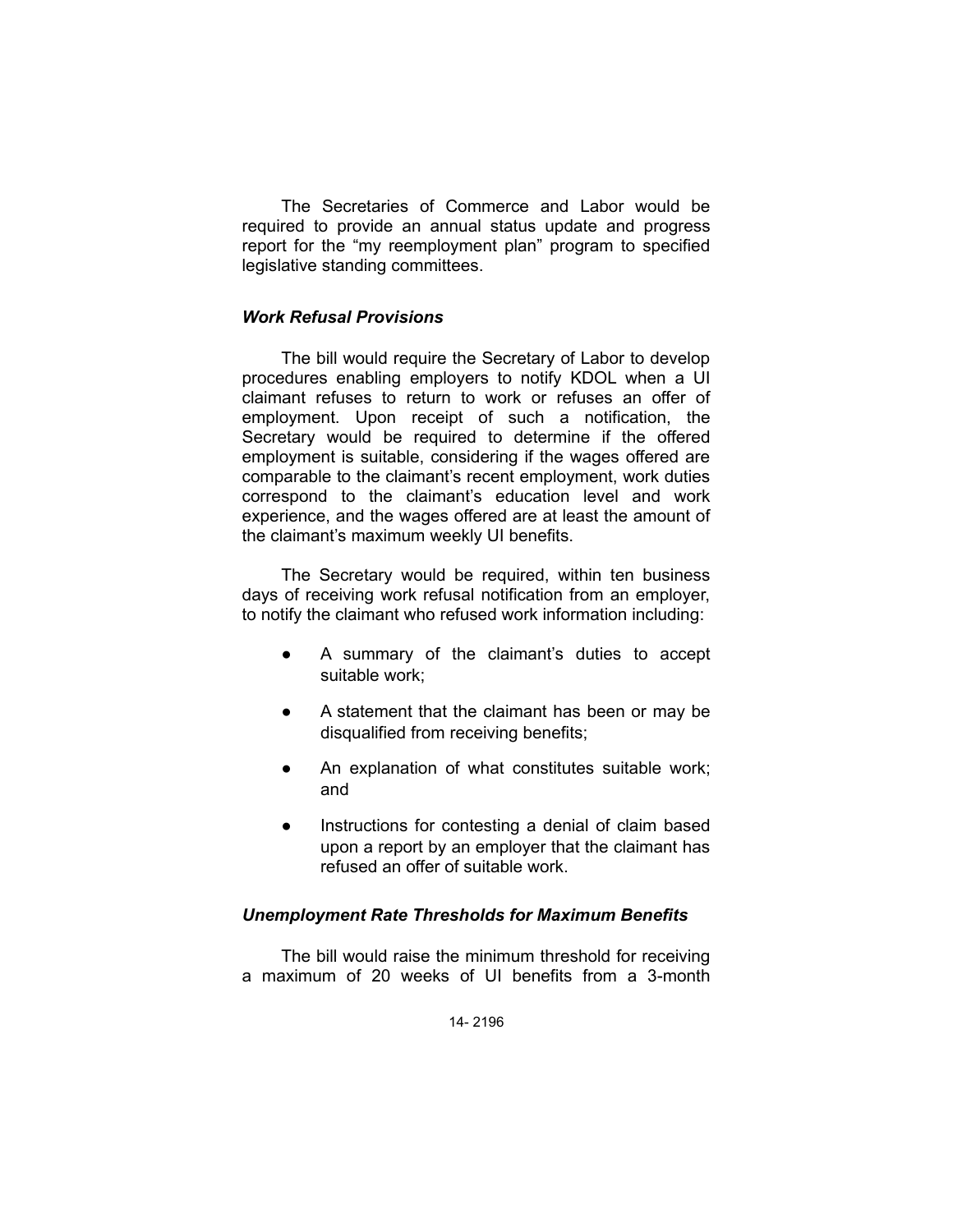seasonally adjusted average unemployment rate of 4.5 percent to a rate of 5.0 percent for weeks beginning September 5, 2021.

## *Benefits Disqualification for Fraudulent or Misleading Statements*

The bill would shorten the time an individual is to be disqualified from receiving benefits for fraudulent or misleading statements from five years to one year upon the repayment of all overpayments, interest, penalties, and fees for the first offense and five years upon the repayment of all overpayments, interest, penalties, and fees for each subsequent offense.

# *Employer Account Protections and Payment Certification*

The bill would require employers to be held harmless and not owe any amount to the State for:

- Any paid claim reported as fraudulent to the Secretary of Labor, unless the Secretary determines the claim to be legitimate; and
- Any claim that has been improperly paid, as defined by the bill, and described below.

The bill would require the Secretary of Labor to make immediate restitution to employers, without requiring a hearing or a request from the employer, as follows:

- Credit the account of any contributing, governmental rated, or reimbursing employer for paid benefits determined to be due to fraud or improper payment;
- Refund "reimbursing employers," who repay the State for claims paid on their behalf, for any claim paid after March 15, 2020, that is or is reported to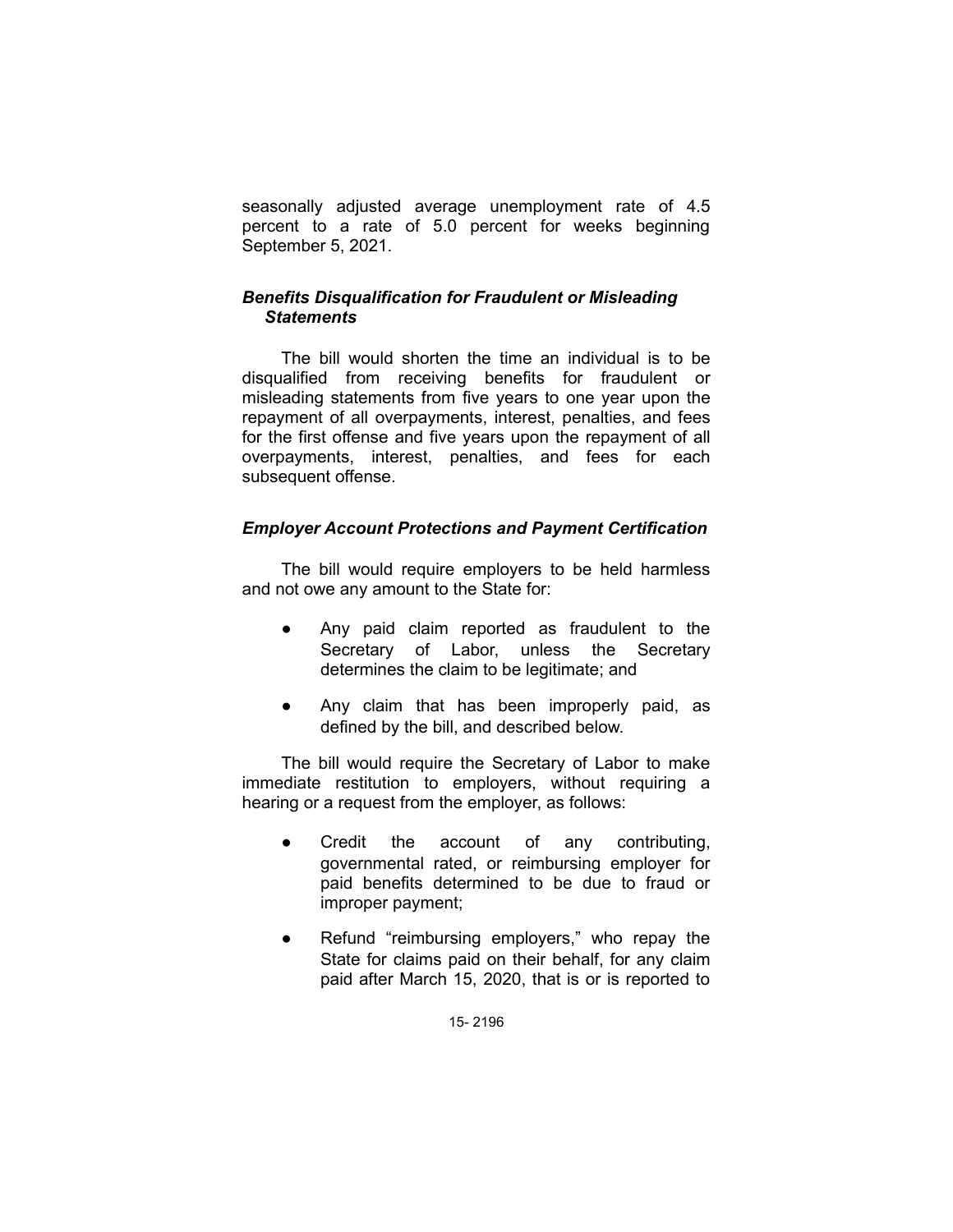be fraudulent by the employer, unless it is determined to be otherwise by the Secretary; and

● After reviewing all reimbursing employer accounts, apply credits for any unrecovered charges for fraudulent or erroneously paid claims.

For purposes of both restitution and indemnification:

- Any determination with respect to the legitimacy of a claim would be subject to appeal; and
- There would be no time limit for disputing a fraudulent claim or related appeals for benefits paid between March 15, 2020, and December 31, 2022.

For the purposes of the bill, "improper payments" would be defined as any payment that, according to legally applicable requirements, should not have been made or was in the incorrect amount.

The bill would require the Secretary of Labor to review all information reported by the U.S. Department of Labor regarding improper payments between March 15, 2020, and December 31, 2022, and to:

- Determine the amount of any improper payments within 60 days of such information becoming available;
- Immediately certify such amounts to the Director of Accounts and Reports; and
- Upon certification, send copies of each certification to the Director of the Budget and the Director of Legislative Research.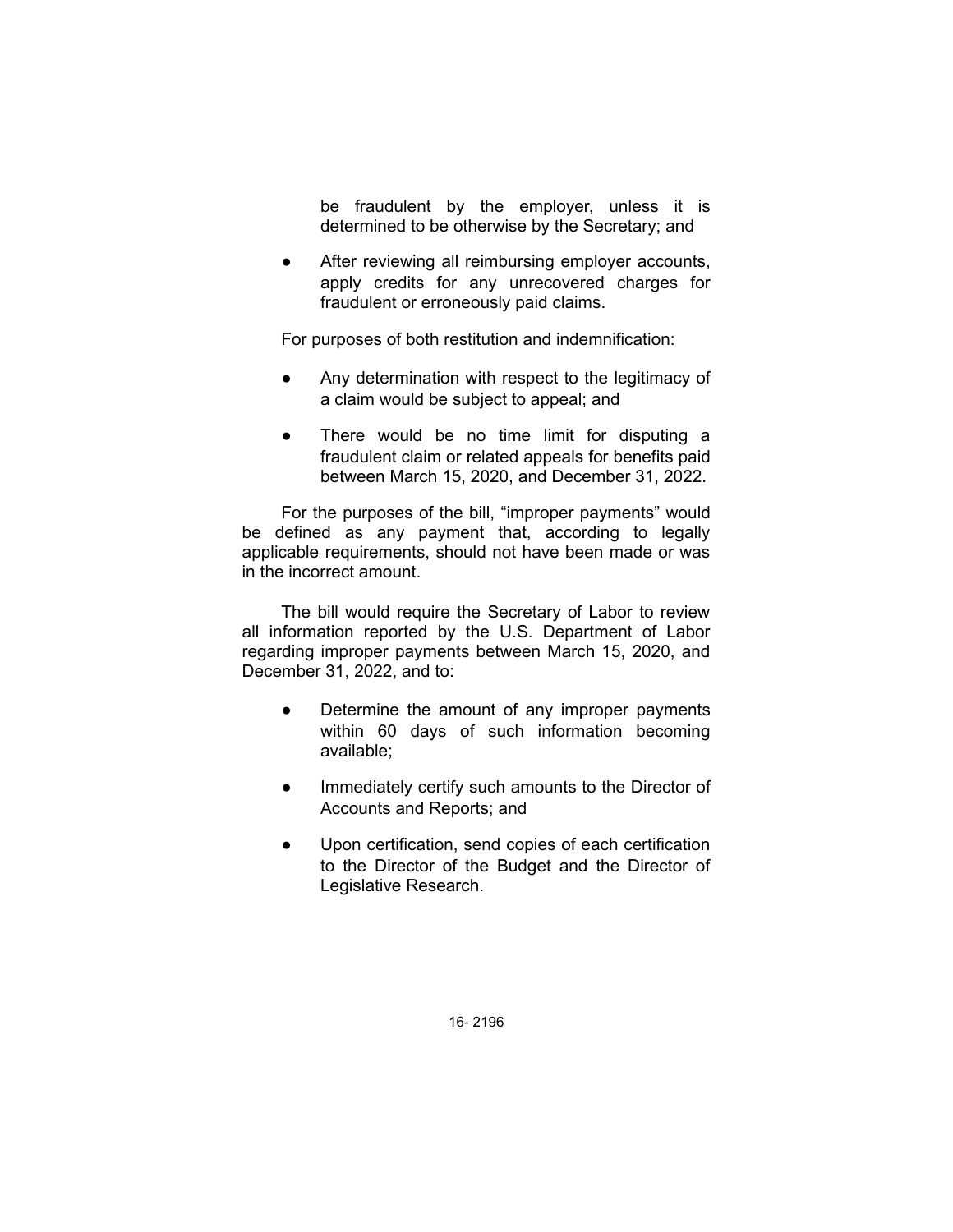## *Federal Coronavirus Relief Aid and State General Fund Transfers*

The bill would provide for the lesser of an aggregate of \$450.0 million or the maximum amount available, as determined by the Director of the Budget, to be transferred from special revenue funds to the Employment Security Fund during FY 2021 and FY 2022. The transfer would be made up of moneys identified by the Director of the Budget to be unencumbered coronavirus relief funds that may be spent at the discretion of the State, in compliance with federal requirements, and provided by federal legislation enacted in response to the COVID-19 pandemic.

In the event the full \$450.0 million transfer of federal coronavirus relief funds to the Employment Security Fund is not made, the bill would stipulate contributing employers would pay contributions as set forth in the standard rate schedule for rate year 2022, and no solvency credit or adjustment would apply.

The bill would provide for any amount of improper payment recovered by the Secretary of Labor to be deposited in the State General Fund.

### *Federal UI Program Restrictions*

The bill would specify that any federal UI program established in response to a pandemic is not to be continued using state contributions after the federal program ends.

### *Shared Work Program Modifications*

The bill would require the Secretary of Labor to create and manage a promotional campaign for the Shared Work Unemployment Compensation Program (Program), which would include educational communications with other state agencies and stakeholders, including the Governor's office,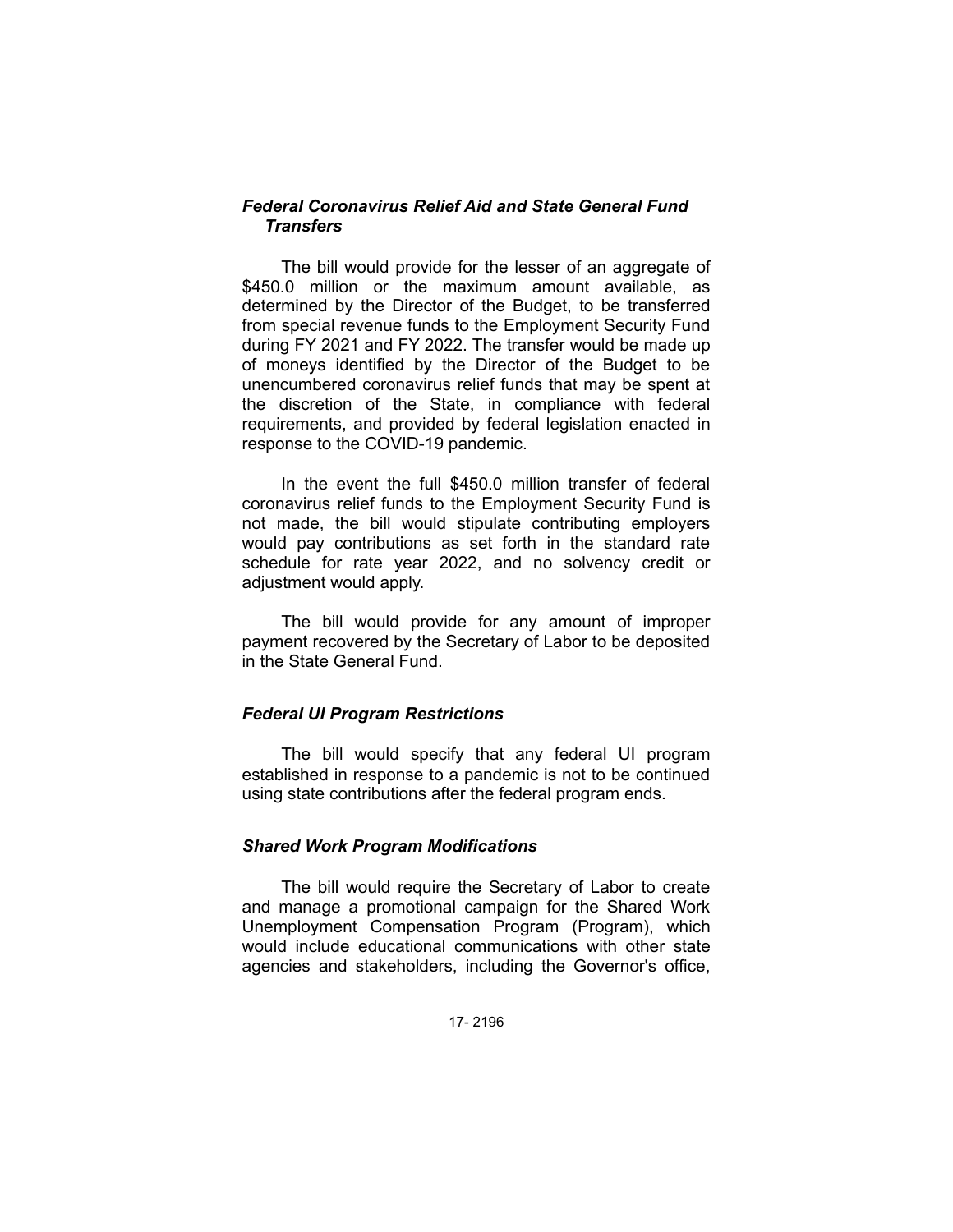legislators, workforce investment boards, labor unions, and local, regional, or state chambers of commerce.

The eligibility of employees to participate in the program would be expanded from those whose hours of work are reduced by 20 to 40 percent of normal weekly hours to those whose hours of work are reduced by 10 to 50 percent of normal weekly hours.

The bill would permit negative account employers to be approved for the Program if their most recent calculated reserve ratio has improved from the previous reporting year's reserve ratio.

The bill would clarify that eligibility for UI benefits pursuant to a Program agreement would not be conditioned upon work search or work availability limitations otherwise generally required of UI benefit recipients.

#### *Other Provisions*

The bill would amend a provision of the Employment Security Law pertaining to the quarterly reporting of tax and wage data. Under current law, professional employer organizations, or independent businesses that provide leased employees to a client, are prohibited from including a client company's owners and officers in the same UI quarterly report as that company's employees. The bill would remove the prohibition.

The bill would revise the Employment Security Law by excluding from the definition of "employment" contractual services performed by a petroleum landman. Such services would be defined to include mineral rights management and negotiations, development of minerals, research of public and private property records, and title work. For purposes of the bill, "minerals" would include oil, natural gas, or petroleum. Such services would not include services performed for 501(c)(3) organizations exempt from federal income taxation.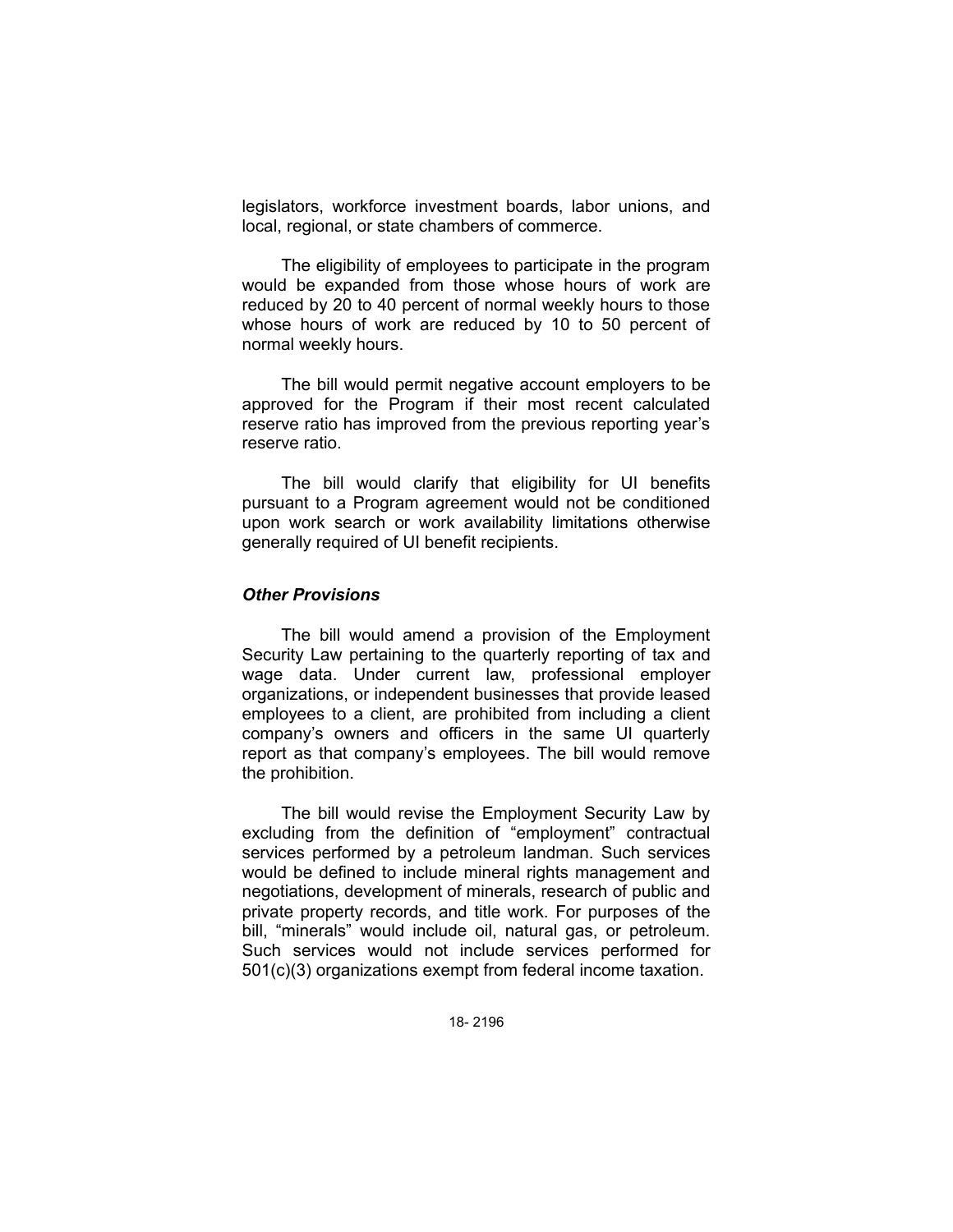The bill would require KDOL and the Department for Children and Families (DCF) to enter into a memorandum of understanding to provide for the transfer of information between agencies providing that, upon notification that a UI claimant has become employed, the Secretary of Labor shall notify DCF to determine the UI claimant's eligibility for state or federal benefits provided or facilitated by DCF.

The bill would provide that if the contributions collected from negative account balance employers and paid into the Employment Security Interest Assessment Fund for the purpose of paying interest on unemployment advances provided by the federal government exceed the amount of interest owed, any excess amount shall be transferred to the Employment Security Trust Fund. The bill would prohibit any expenditures other than the payment of principal and interest on such advances from the federal government.

#### **Background**

The bill was introduced by the House Committee on Commerce, Labor and Economic Development at the request of a representative of the Kansas Society for Human Resource Management.

### *House Committee on Commerce, Labor and Economic Development*

The House Committee hearing was conducted over the course of three days. **Proponent** testimony was provided on February 9, 2021, by representatives of the Kansas Chamber of Commerce, the Kansas Society for Human Resource Management, the National Association of Professional Employer Organizations, Opportunity Solutions Project, the Overland Park Chamber of Commerce, and the Wichita Regional Chamber of Commerce. Proponents noted problems with unemployment insurance need to be addressed immediately, the unemployment system needs to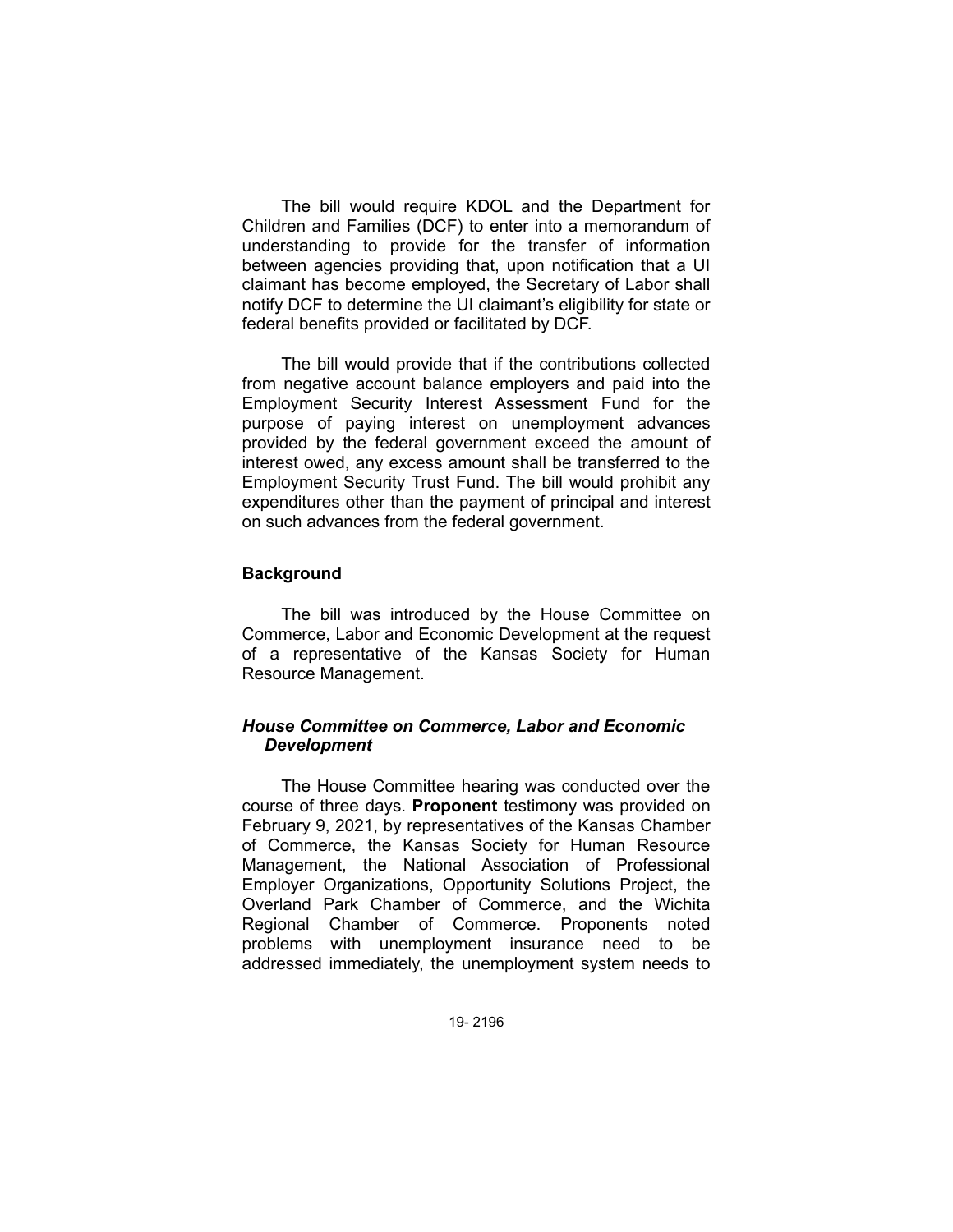be modernized, and employers need to be protected from detrimental effects of rampant unemployment fraud.

On February 10, 2021, representatives of KDOL provided neutral testimony on the bill. The conferees noted that some modernizations need to be implemented, but a number of provisions as written would be impractical for the Department to implement.

No other testimony was provided.

The House Committee adopted a number of amendments to the bill before recommending a substitute bill be created and recommended favorably for passage. The amendments included:

- Changing the effective date of the bill to be upon publication in the *Kansas Register*;
- Changing deadlines for the adoption of rules and regulations, the release of the initial report of the Council, and posting of UI trust fund information by KDOL;
- Adding language to make the technology and feature specifications lists in IT modernization portions of the bill non-exhaustive;
- Adding "automated Work Opportunity Tax Credit eligibility determination" to the list of tax performance system features;
- Clarifying language restricting restitution to apply to fraudulent or improperly paid claims;
- Providing for an audit of the UI system to be conducted by the Council;
- Temporarily increasing the membership of the Employment Security Board of Review;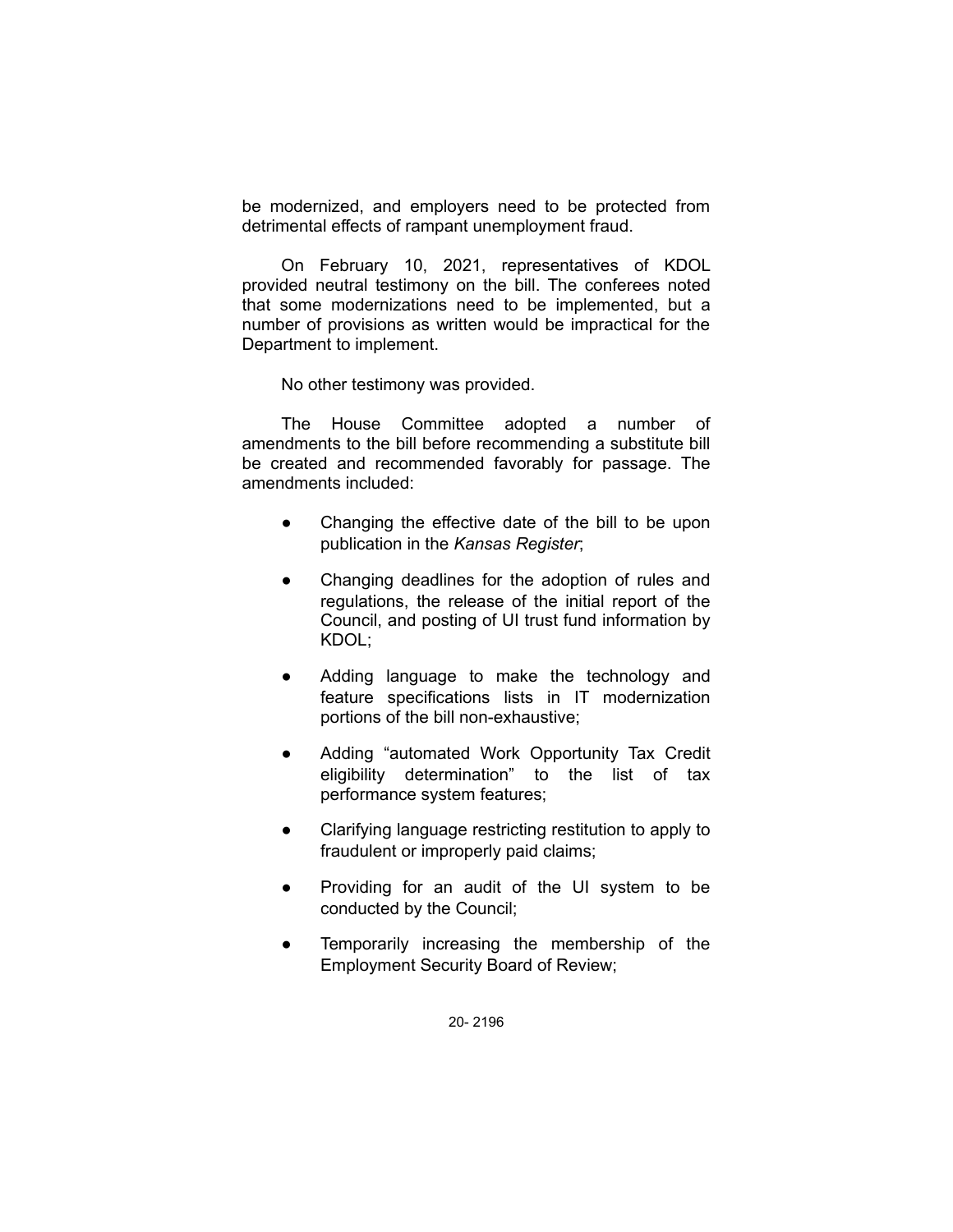- Adding provisions related to reemployment planning, work search services, and work refusal notification procedures;
- Adding a provision requiring a memorandum of understanding for data sharing related to crosschecking between KDOL and DCF;
- Modifying changes to the shared work program;
- Making a technical change to the provision related to petroleum landmen;
- Eliminating a provision requiring a 20-year lookback period for fraudulent charges waivers;
- Requiring three years of annual estimates of UI claims, premiums, and trust fund balances; and
- Providing for transfers of federal coronavirus relief aid to the Employment Security Fund and modifying provisions related to transfers from the State General Fund.

# *House Committee of the Whole*

The House Committee of the Whole amended the bill to:

- Restructure Council membership, modify appointment procedure, and add a deadline for the initial meeting;
- Remove a provision that would eliminate the Employment Security Interest Assessment Fund, and modify current language providing therefor;
- Modify disqualification periods for UI benefits for fraudulent or misleading statements;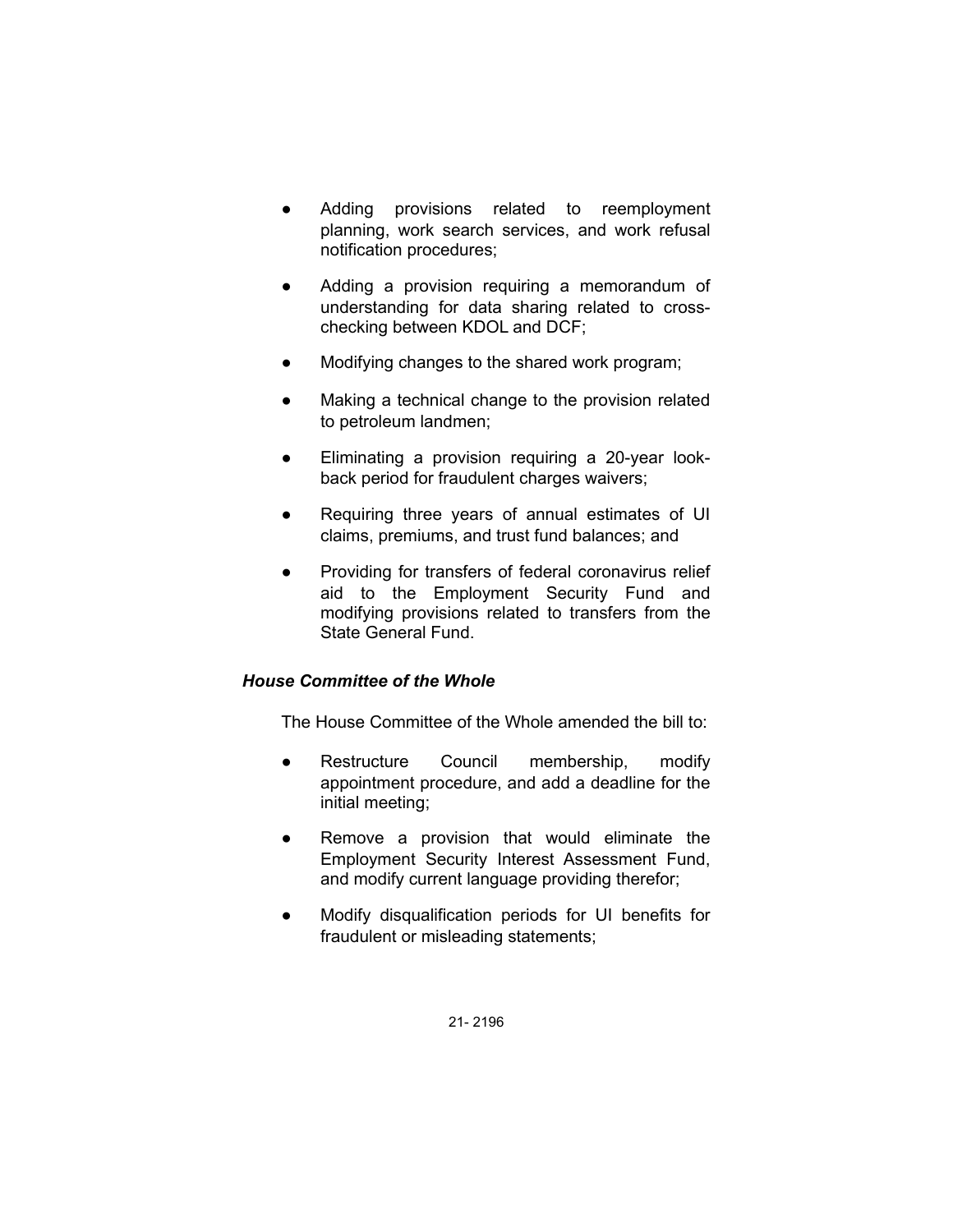- Include labor unions as participants to be engaged by the shared work program promotional campaign outlined above; and
- Make technical changes to the bill.

[*Note:* The provisions for restructuring Council membership were part of an amendment adopted by the House Committee on Commerce, Labor and Economic Development that was not included in the Committee Report adopted by the House.]

## *Senate Committee on Commerce*

The Senate Committee hearing was conducted over the course of two days. **Proponent** testimony was provided by representatives of the Kansas Chamber, Kansas State Council of the Society for Human Resource Management, National Association of Professional Employer Organizations, Overland Park Chamber of Commerce, and Unemployment Insurance Services. Written-only **proponent** testimony was provided by representatives of the Goodwill of Western Missouri and Eastern Kansas, Greater Kansas City Chamber of Commerce, Lenexa Chamber of Commerce, League of Kansas Municipalities, National Federation of Independent Business, Opportunity Solutions Project, Overland Park Chamber of Commerce, Syndeo, and Wichita Regional Chamber of Commerce. Written-only proponent testimony was also provided by a representative of the Kansas Agricultural Retailers Association, Kansas Grain and Feed Association, and Renew Kansas Biofuels Association. The proponents indicated the bill would provide for a modern and secure unemployment insurance system while also implementing changes to the solvency adjustment rate table to be fairer for all Kansas businesses.

**Opponent** testimony was provided by representatives of the AFL-CIO and the Working Kansas Alliance. Written-only **opponent** testimony was provided by representatives of the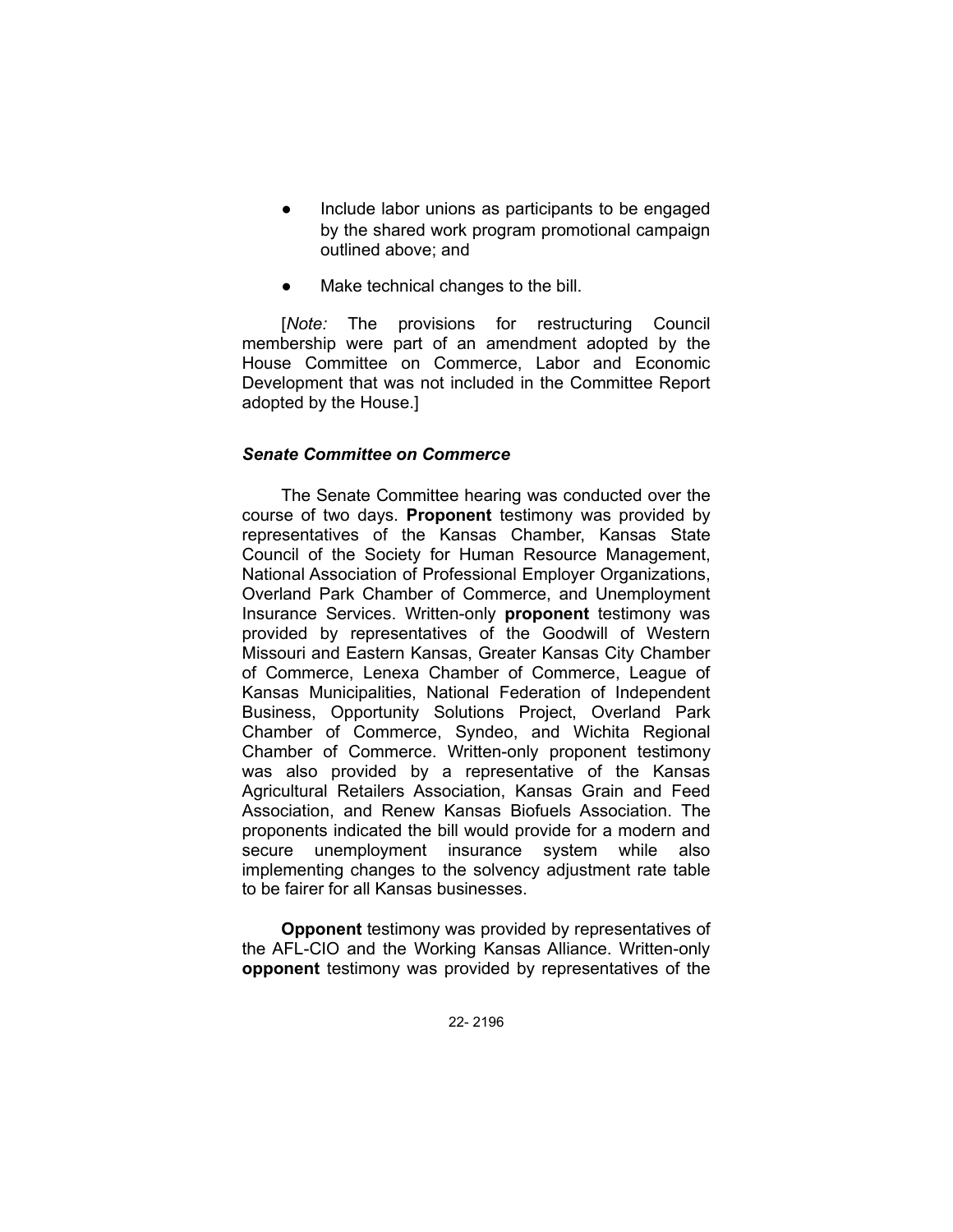Construction and General Laborers' Local Union 1290, Greater Kansas City Building and Construction Trades Council, International Brotherhood of Electrical Workers, and St. Louis – Kansas City Carpenters Regional Council. The opponents generally indicated they oppose the bill's changes to the number of eligible weeks for unemployment benefits, the lack of identity fraud protection for individuals, and fraud penalties that would be higher than those of most other states.

Neutral testimony was provided by a representative of KDOL. The neutral conferee provided an overview of the sections of the bill the KDOL supports, is neutral toward, and has concerns with.

The Senate Committee amended the bill to:

- Allow removal, reappointment, and substitution of Council members by the appointing authority at any time;
- Remove synergizing methods from the list of Council recommendations;
- Include additional reporting requirements for the Council;
- Alter the appointment process of the executive secretary and the position's duties;
- Require the initial report from Council to occur no later than 30 days after its initial meeting;
- Require biweekly reports by the Secretary of Labor or their designee on the status of the UI modernization project;
- Authorize the Council to determine the deadline for UI system modernization completion;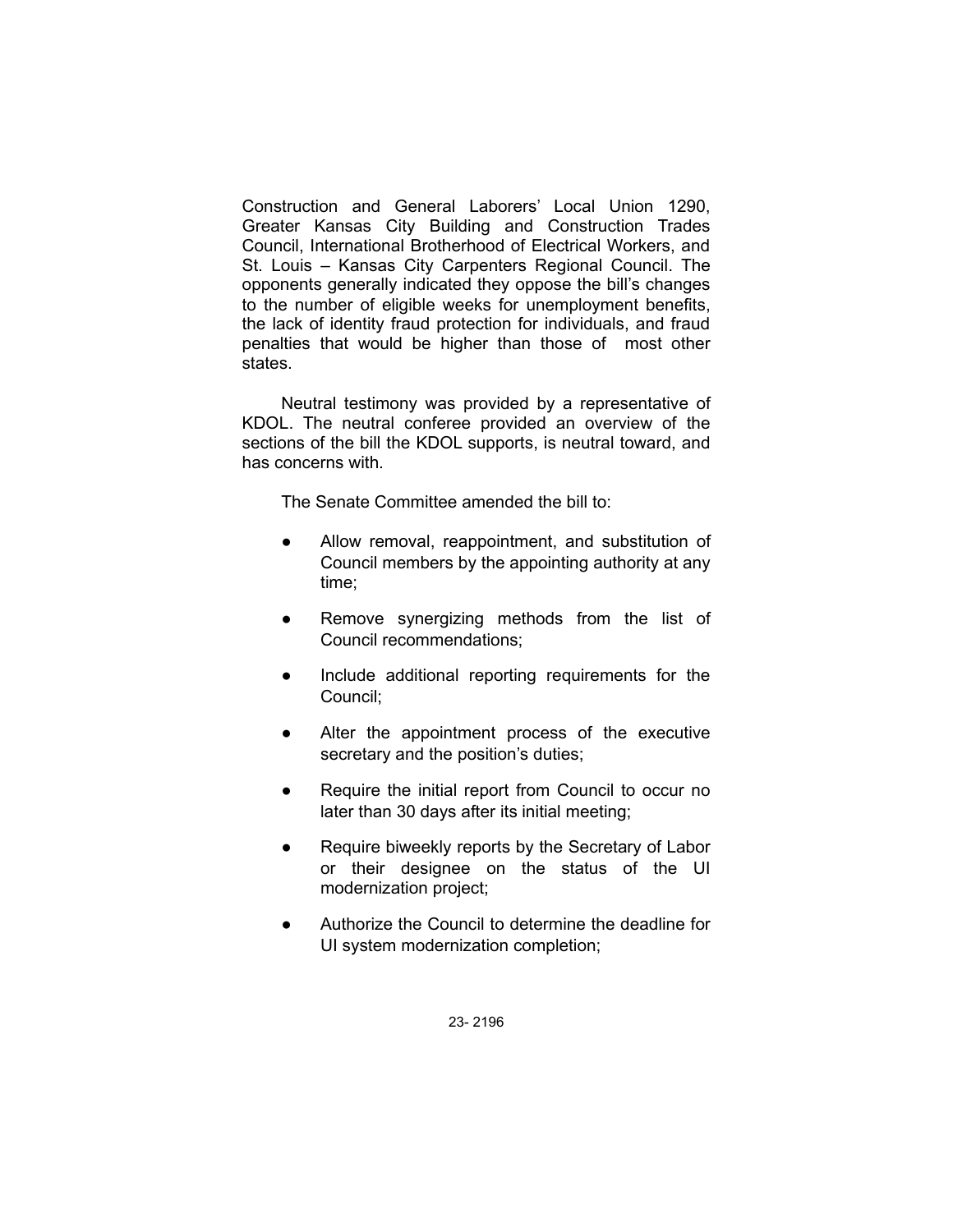- Authorize the Council to extend the deadline for UI system modernization;
- Remove specific requirements for components, features, and benefits that the UI system must contain;
- Add requirements for components, features, and benefits of the UI system should the Council become inactive or dissolved;
- Alter required dates for trust fund computations and data;
- Revise the requirements regarding the "my reemployment plan" program to be a collaboration between the Secretary of Labor and the Secretary of Commerce;
- Remove SGF components of the monetary transfer into the UI Trust Fund;
- Amend disqualification penalties for fraudulent claims;
- Change the end date for initial claims to receive the maximum 26 weeks of benefits; and
- Clarify the employer window for job refusal is 10 business days.

# **Fiscal Information**

According to the amended fiscal note prepared by the Division of the Budget on the bill as introduced, KDOL estimates modernizing the UI IT system would cost \$46.7 million from all funds and the bill would require \$688,660 and 9.0 FTE positions to staff the Council, perform fraud research, and serve the revised shared work program.